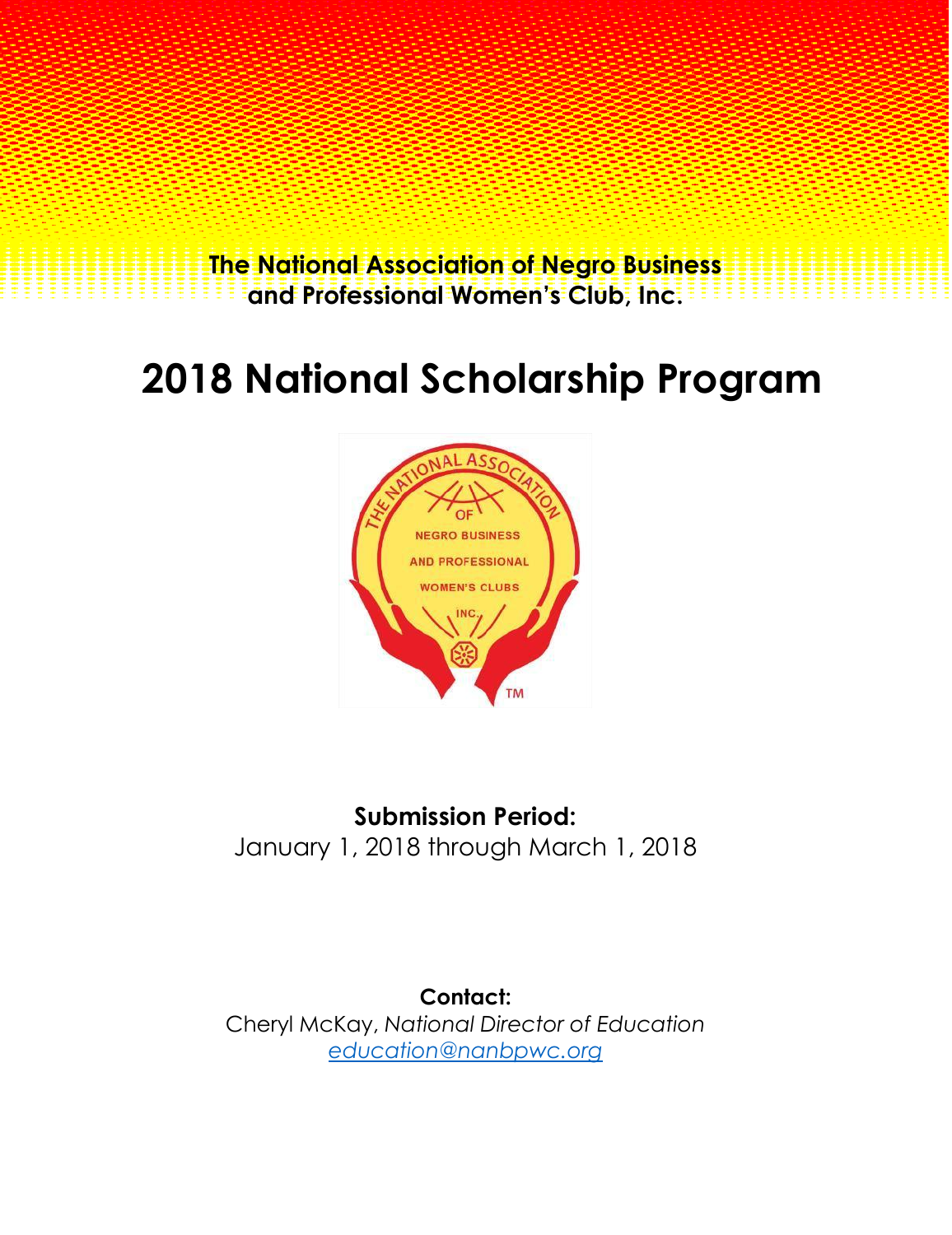

Criteria for the NANBPWC, Inc. **"National Scholarship Program"** is as follows:

- 1. Candidate is an African-American graduating high school senior.
- 2. Candidate must possess a Grade Point Average (GPA) of 3.0 or above on a 4.0 scale by February  $1<sup>st</sup>$  in the year of graduation.
- 3. Candidate must be a United States citizen.
- 4. Candidate must complete an official scholarship application online and submit by deadline.
- 5. Candidate must submit a 300 word essay on the topic:

## *"Explain the Benefits You Have Gained through the Contributions of Two (2) Trailblazers of African Descent (past and/or contemporary) and How It Has Benefited You as a Person."*

The deadline for submission is March 1, 2018 @ 11:59 pm. Late or incomplete applications will not be considered.

Submissions will only be accepted via the online submission system or via email to: education@nanbpwc.org.

Sincerely,

*Cheryl McKay National Director of Education*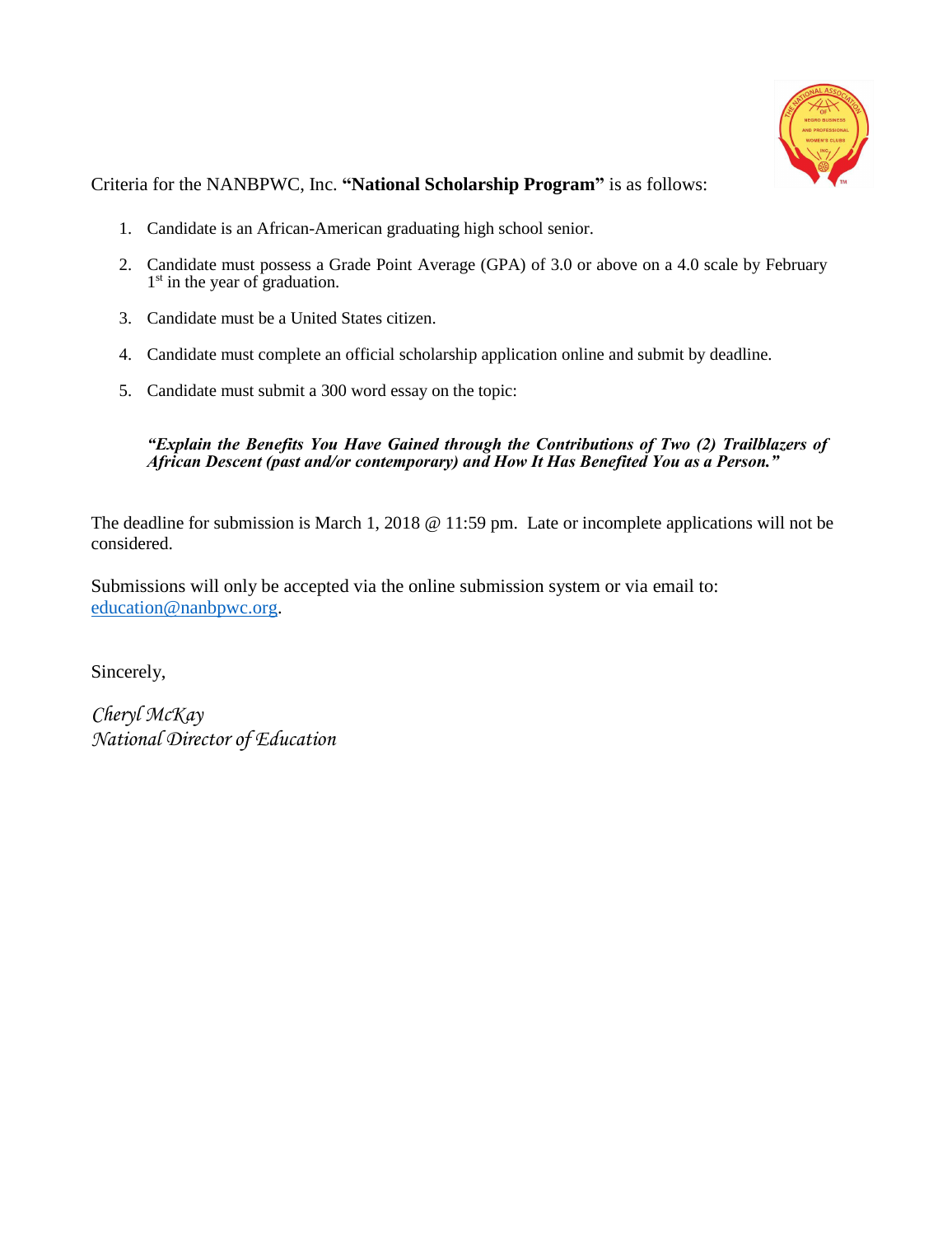

## **The National Association of Negro Business and Professional Women's Clubs, Inc. (NANBPWC, Inc.) NATIONAL SCHOLARSHIP APPLICATION Filing Period: January 1 through March 1, 2018**

*Please complete the entire application. Incomplete applications will not be reviewed*

| $\bigcap$ Female                                                                                                                                                                                                                                                                                                                     |        |          |                |
|--------------------------------------------------------------------------------------------------------------------------------------------------------------------------------------------------------------------------------------------------------------------------------------------------------------------------------------|--------|----------|----------------|
|                                                                                                                                                                                                                                                                                                                                      |        |          |                |
| Address Cont'd.                                                                                                                                                                                                                                                                                                                      |        |          |                |
| $City$ $2ip$                                                                                                                                                                                                                                                                                                                         |        |          |                |
|                                                                                                                                                                                                                                                                                                                                      |        |          |                |
| School Name                                                                                                                                                                                                                                                                                                                          |        |          |                |
|                                                                                                                                                                                                                                                                                                                                      |        |          |                |
| $City$ $\rule{1em}{0.15mm}$ $\rule{1em}{0.15mm}$ $\rule{1em}{0.15mm}$ $\rule{1em}{0.15mm}$ $\qquad$ $\qquad$ $\qquad$ $\qquad$ $\qquad$ $\qquad$ $\qquad$ $\qquad$ $\qquad$ $\qquad$ $\qquad$ $\qquad$ $\qquad$ $\qquad$ $\qquad$ $\qquad$ $\qquad$ $\qquad$ $\qquad$ $\qquad$ $\qquad$ $\qquad$ $\qquad$ $\qquad$ $\qquad$ $\qquad$ |        |          |                |
|                                                                                                                                                                                                                                                                                                                                      |        |          |                |
| Are you a citizen of the United States? $\Box$ Yes $\Box$ No                                                                                                                                                                                                                                                                         |        |          |                |
| Are you a member of NANBPWC, Inc.? $\underbrace{\bigcup}_{\text{Yes}}$ Yes $\underbrace{\bigcup}_{\text{Yes}}$                                                                                                                                                                                                                       |        |          | N <sub>o</sub> |
|                                                                                                                                                                                                                                                                                                                                      |        |          |                |
|                                                                                                                                                                                                                                                                                                                                      |        |          |                |
| List any member of your family who is a member of NANBPWC, Inc.                                                                                                                                                                                                                                                                      |        |          |                |
|                                                                                                                                                                                                                                                                                                                                      |        |          |                |
| Relationship to Applicant                                                                                                                                                                                                                                                                                                            |        |          |                |
| How did you hear about this<br>scholarship?                                                                                                                                                                                                                                                                                          | School | Relative | Internet       |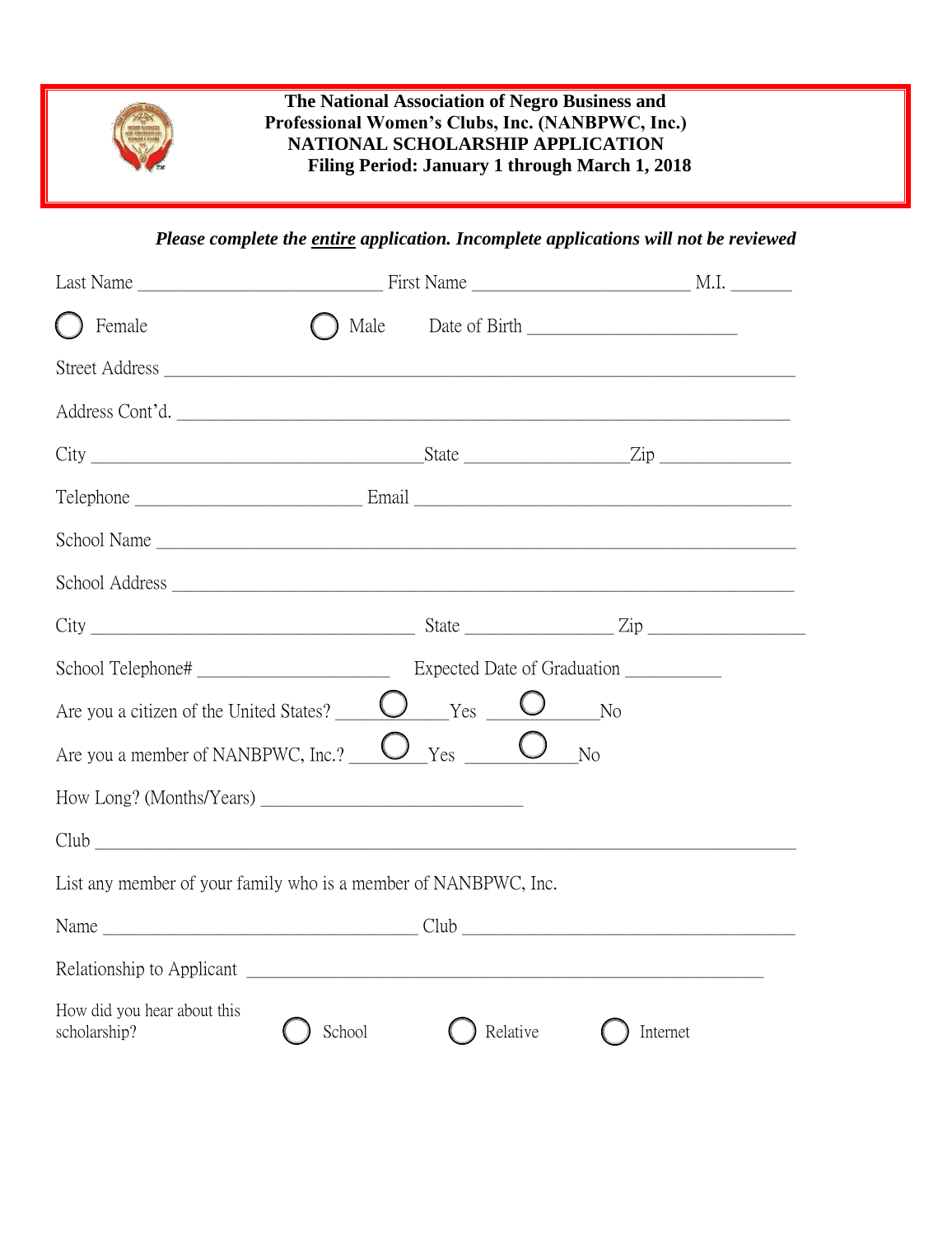| Check your present classification                                           | <i>Uunior/Early Graduate</i>                                                                                        | Senior |
|-----------------------------------------------------------------------------|---------------------------------------------------------------------------------------------------------------------|--------|
|                                                                             |                                                                                                                     |        |
| List any academic awards or honors received (include dates).                |                                                                                                                     |        |
|                                                                             |                                                                                                                     |        |
|                                                                             |                                                                                                                     |        |
|                                                                             |                                                                                                                     |        |
|                                                                             |                                                                                                                     |        |
|                                                                             |                                                                                                                     |        |
|                                                                             | List any extracurricular activities that you have participated in (indicate positions held, awards received, dates) |        |
|                                                                             |                                                                                                                     |        |
|                                                                             |                                                                                                                     |        |
|                                                                             |                                                                                                                     |        |
|                                                                             |                                                                                                                     |        |
|                                                                             | List the colleges or universities that you have applied to. If you have received acceptance letters, place an       |        |
| asterisk next to the name of the college that you would most likely attend: |                                                                                                                     |        |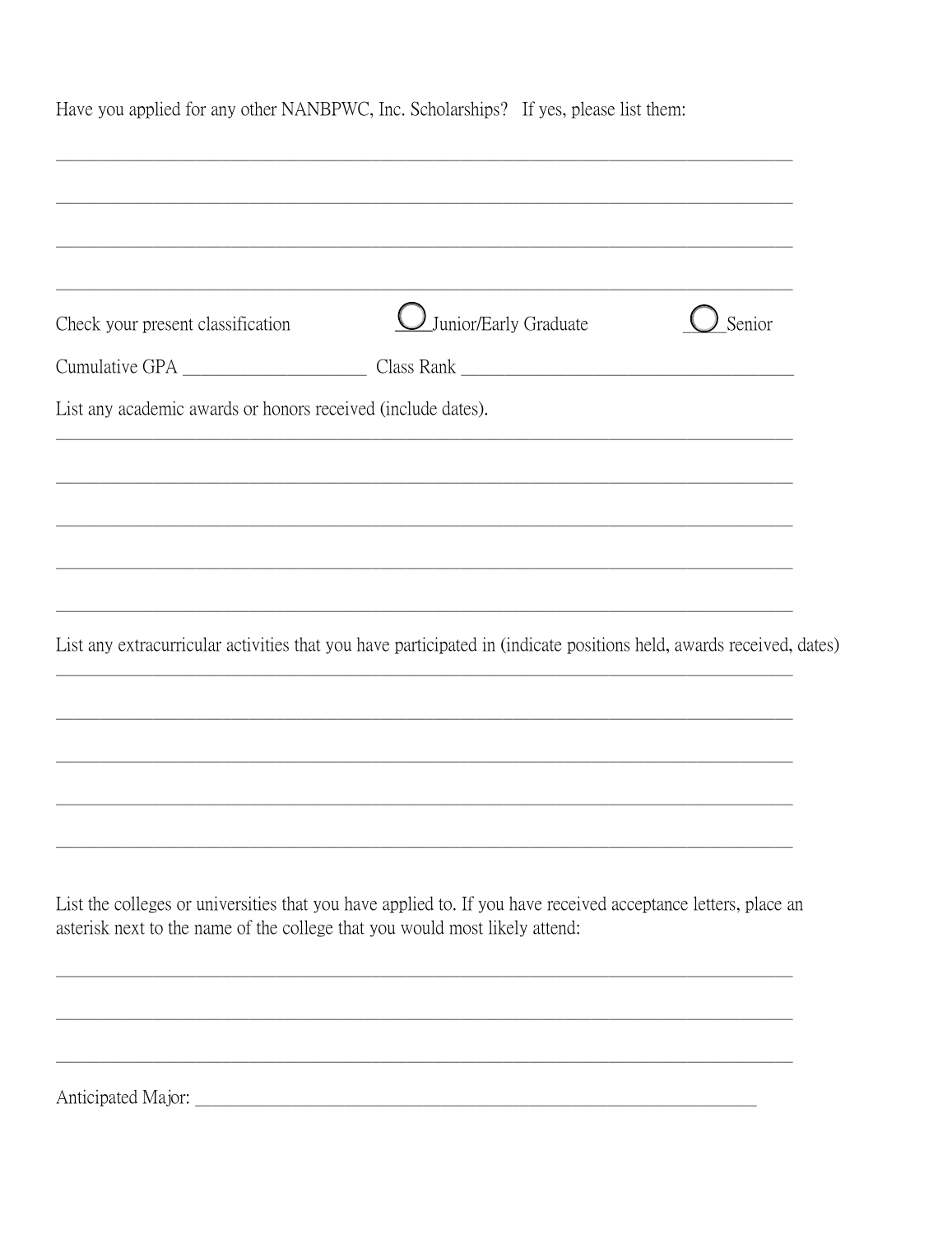## **IN ADDITION TO THE SCHOLARSHIP APPLICATION, APPLICANT MUST SUBMIT A 300 WORD ESSAY. Topic: "Explain the Benefits You Have Gained through the Contributions of Two (2) Trailblazers of African Descent (past and/or contemporary) and How It Has Benefited You as a Person."**

Include your name, telephone number and email address on your essay Click on the submit button to send your application and essay

Begin Essay Here: